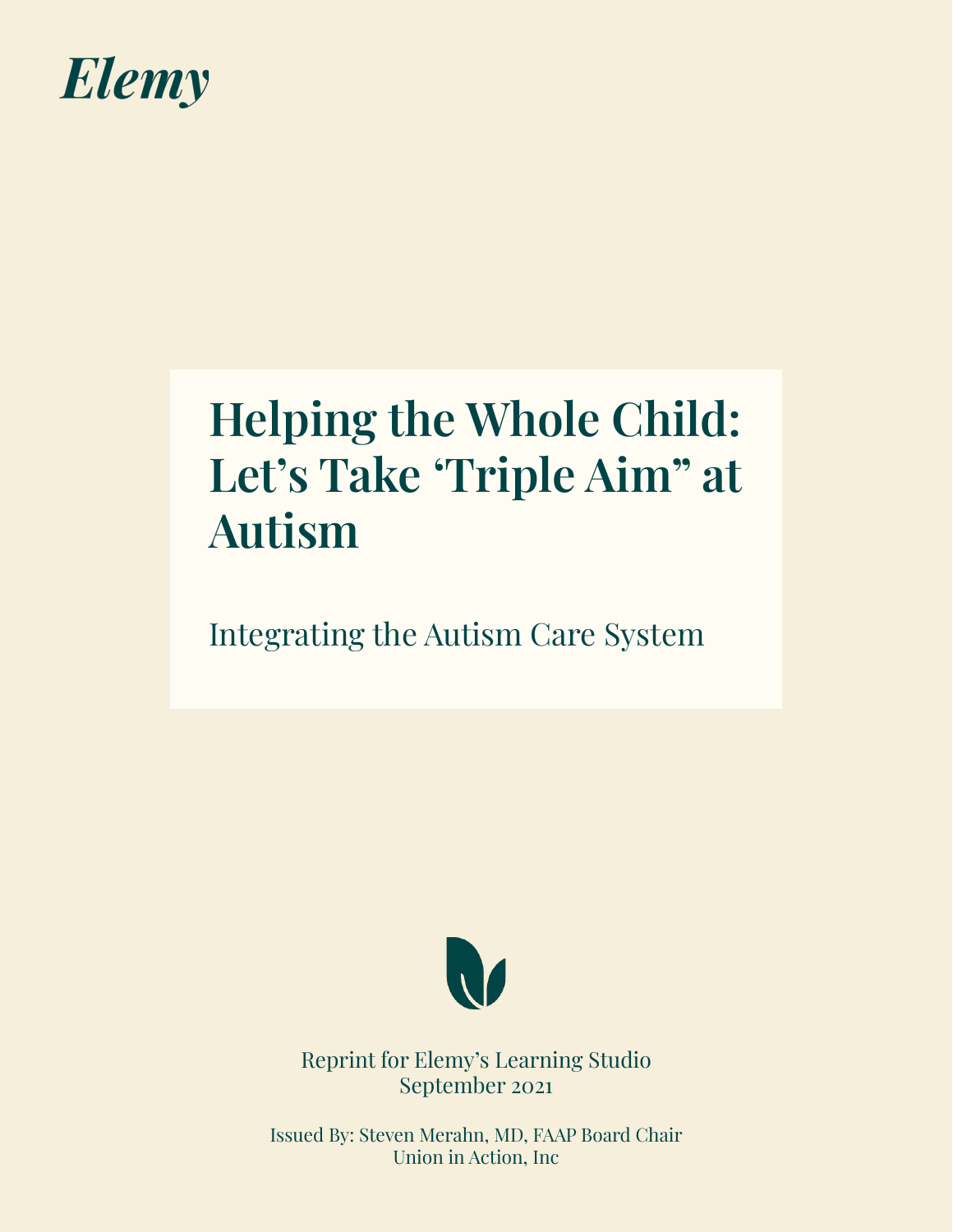## **EXECUTIVE SUMMARY**

State-level policies have shaped the national landscape for Applied Behavior Analysis ABA)-based therapeutic interventions for disabilities associated with Autism Spectrum Disorder (ASD). However, state-to-state variation in policies and criteria for access, quality, and expectations for outcomes may be impeding the capacity to effectively reduce the burden of ASD-related disability on individuals, families, and society. These variations limit the ability for consistent achievement of optimal outcomes for individuals with ASD, as well as their families and caregivers; reduce the potential valuable contribution to society; and increase the risk of persistent, preventable disability. Taking a more clinically integrated approach to the systems of care that have evolved to serve the population of individuals with ASD would improve the experience and quality of care, and improve the quality of life, for persons with ASD, while reducing the economic burden of ASD-related disability across the lifespan.

## **INTRODUCTION**

Since 2001, 46 states, the District of Columbia, and the US Virgin Islands have enacted insurance reform laws requiring some form of coverage for therapy based on the principles of Applied Behavior Analysis (ABA) for children with Autism Spectrum Disorder (ASD) and their families.<sup>1</sup> The foundation of these legislative efforts rests on activism by families and advocates, and several pivotal court cases that reviewed the evidence and determined (as summarized in one judgement) that "it is imperative that autistic children . . . receive ABA immediately to prevent irreversible harm to these children's health and development."<sup>2</sup> These legislative mandates have effectively created an independent system of care for persons with ASD where the locus of control and payment is divided between health, mental health, and educational systems. The delivery of behavioral health services through independent systems of care and payment (also known as carve-outs) is known to lead to "fragmented and uncoordinated care."3

ABA is a framework for therapeutic interventions based on the principles of learning theory.<sup>4</sup> ABA-based interventions have demonstrated their capacity to improve contingent, functional, and socially significant behaviors, including communication, social interaction and relationships, academic performance, and adaptive living skills in individuals with ASD.<sup>5,6,7</sup> ABA can also help reduce or eliminate disruptive, aggressive, or significantly repetitive behaviors, as well as family stress and conflict.<sup>8,9</sup> As a therapeutic modality, ABA has also been applied to substance abuse, disease prevention, lifestyle management, seatbelt use, dementia, medical procedures, and feeding disorders.10 ABA-based interventions are directed by Behavior Analysts who are certified by an independent professional board that sets standards for ABA training and practice.<sup>11</sup>

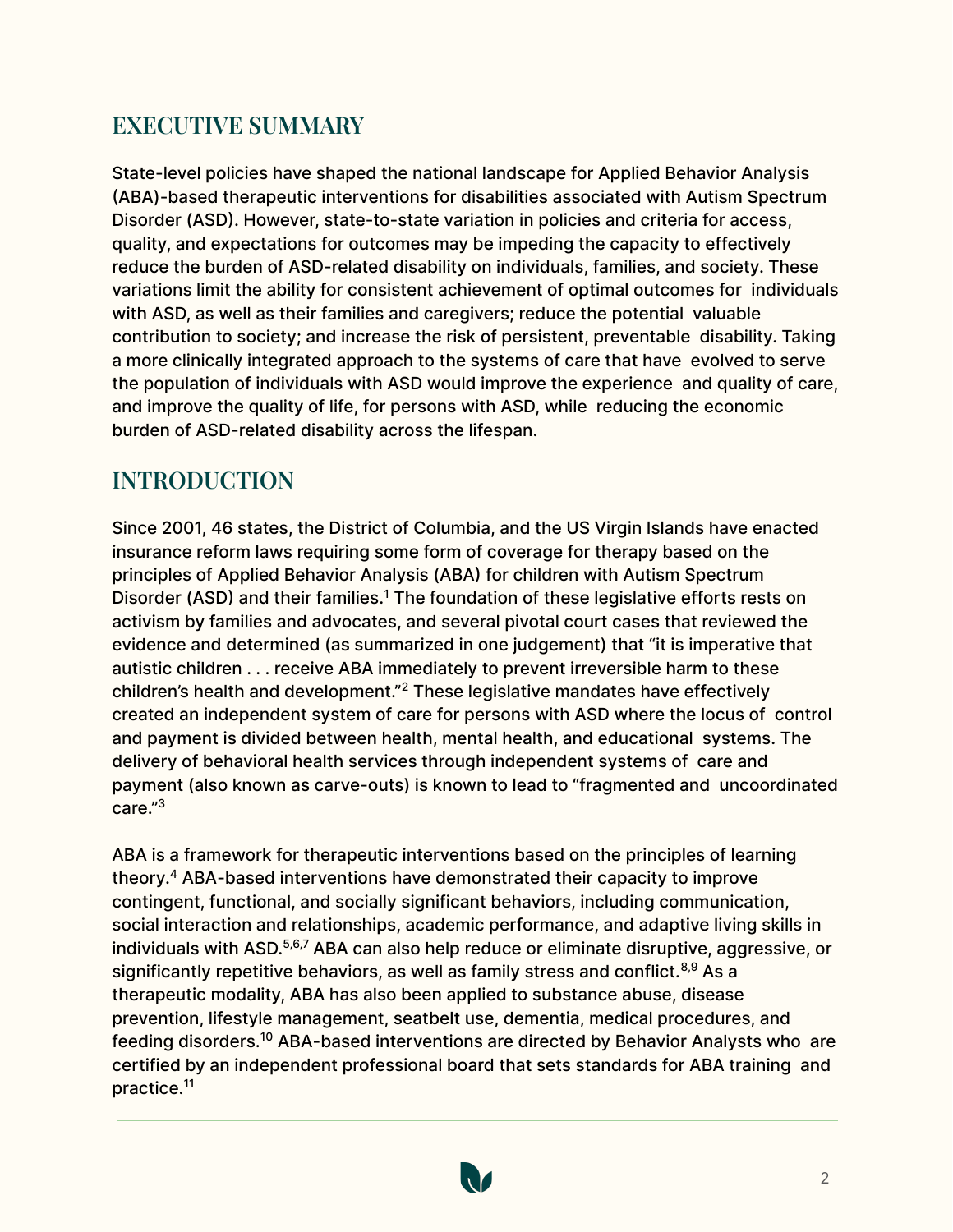ASD is a uniquely complex neuropsychological condition with highly-variable expression. As such, and unlike other therapies for other behavioral and developmental disorders, ABA requires high levels of intensity and duration of therapy, driven by the complexity and aspirations of treatment goals for the child.12 Comprehensive behavioral interventions, defined as 25-40 hours per week of therapy, consider the "whole child" and focus on producing changes in skills that impact global functioning, including communications, adaptive skills, social functioning, learning, and behavior.13,14 Focused behavioral interventions are less intensive in nature (10-25 hours per week) and are designed to target a limited number of key functional skills or behavioral targets.

While the academic community continues to study and gather evidence on ABA, from a practical perspective, ABA-based therapies are the most pervasive and accessible evidence-based forms of treatment currently available for children with ASD and their families.15,16 Gains in adaptive behavior achieved with ABA are maintained over long periods of time and are associated with a reduced need for special services or supports in school and an increased likelihood of independent living later in life.<sup>17,18</sup>

## **POLICY VARIATIONS IMPEDE OPTIMAL OUTCOMES**

While ASD treatment policies and mandates could be viewed as success for access advocates, a review reveals striking variations across the spectrum related to eligibility, quality, and expectations for outcomes associated with ABA therapy.<sup>19</sup>

- Variation in annual dollar caps and age limits on coverage become artificial barriers to comprehensive treatment plans and the coordination of care appropriate for optimal outcomes. Some states have set fee schedules which make it unsustainable to deliver quality, coordinated services.<sup>20</sup>
- Differential standards and practices between Medicaid, commercial insurers, and self-insured employers result in disparities in treatment opportunity for children in the same community. $21,22$
- Variation in the definition of "medical necessity" by some commercial insurers limits provision of services or exposes loopholes in coverage mandates. $^{23}$
- Categorical conflicts between health and educational interventions sometimes place ABA outside the protection of mental health parity laws.<sup>24</sup>

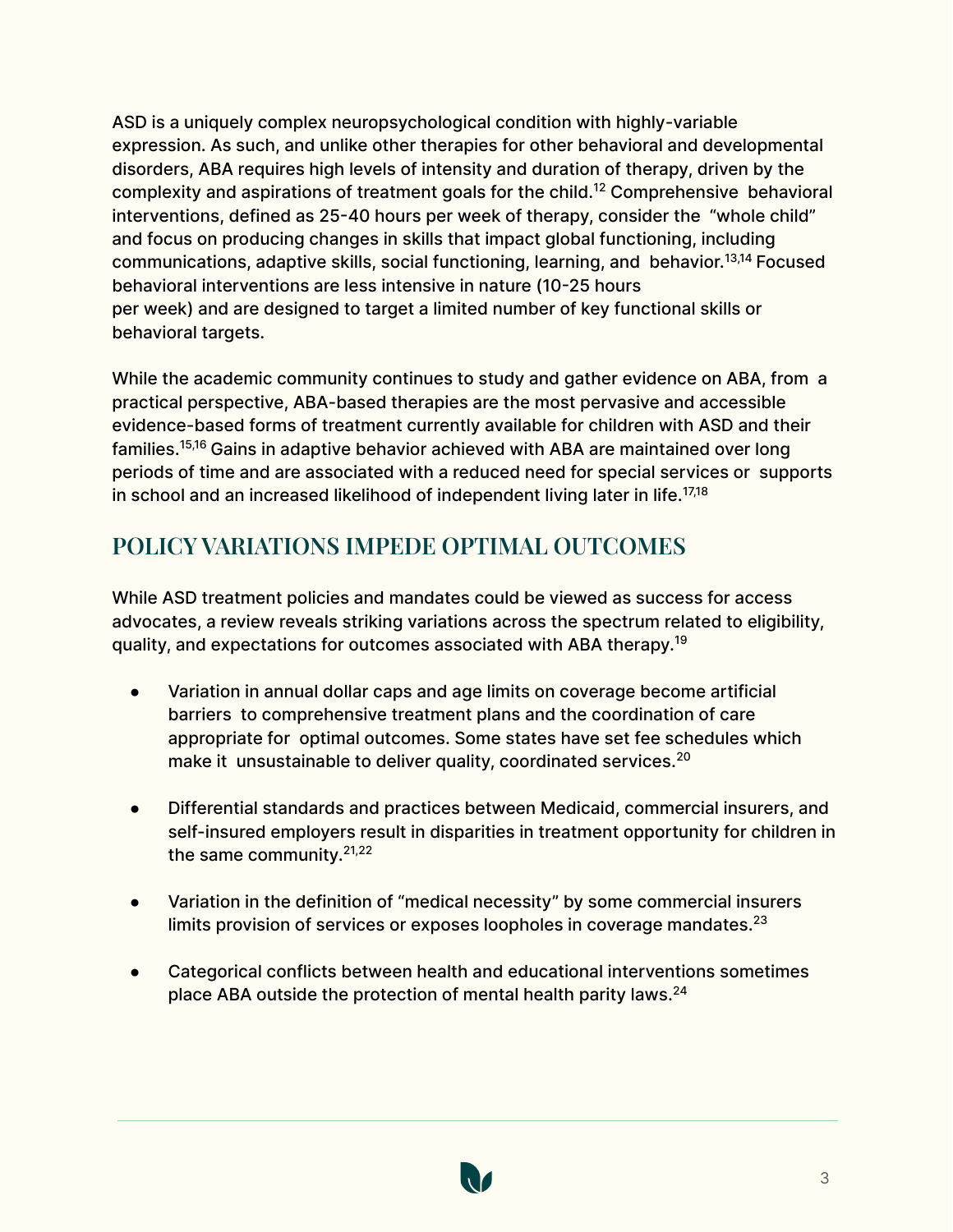State-level autism treatment initiatives are based on a framework associated with the Individuals with Disabilities Education Act (IDEA), $25$  and all states have integrated their autism services programs with their IDEA efforts. This results in two-tier systems of care with disparate, and often conflicting, perspectives on the nature of disability and the goals of and approaches to intervention.<sup>26</sup>

There are disparities across assessment standards, allocation and accessibility of professional resources, and focus and alignment of treatment plan goals.<sup>27</sup>

- Generally, early childhood initiatives are led by state-level departments of health or mental health. These often focus on broad developmental, neuropsychological, and behavioral domains, as well as functionality in the home and community, and incorporate family priorities. These early childhood initiatives utilize intervention strategies that are largely based on ABA.
- However, at school-age, the lead changes to local school districts, which shifts the focus towards academic and non-academic functional goals, often to the exclusion (directly or tacitly) of developmental domains.<sup>25</sup> School based intervention strategies are generally based on a mixed approach to intervention, incorporating special education, speech and occupational therapy, and principles of ABA, despite data showing that 'mixed' or eclectic treatment plans based on special education do not work as well, or have as sustained positive effects as ABA-dominant treatment plans.<sup>28,29,30,31</sup>

These disparities and complexities are demonstrated upon review of Michigan guidelines for ASD interventions. According to Michigan guidelines, eligibility for special education school district services is not based on clinical diagnosis of ASD, but rather "education-based eligibility criteria."32 Furthermore, the guidelines state that, "because the process and purpose for evaluations are different, a clinical diagnosis of ASD is not required or sufficient for the determination of special education eligibility," and "a student may meet the eligibility criteria for ASD but not be eligible for special education because access and progress in the general education curriculum or environment is not affected by the ASD." Therefore, while a child may be clinically diagnosed for ASD, and require a level of tailored educational services, they may not receive those tailored services unless they also meet the education-based eligibility criteria. This creates significant disparities in the nature of treatment planning between early childhood and school age cohorts. The potential adverse effect of this disparity was validated by the recent U.S. Supreme Court ruling in Endrew F vs Douglas County School District, where the court found that the level of variation in standards and practices in school-based special needs programs can have negative consequences on children's developmental achievement at any age.<sup>33</sup>

4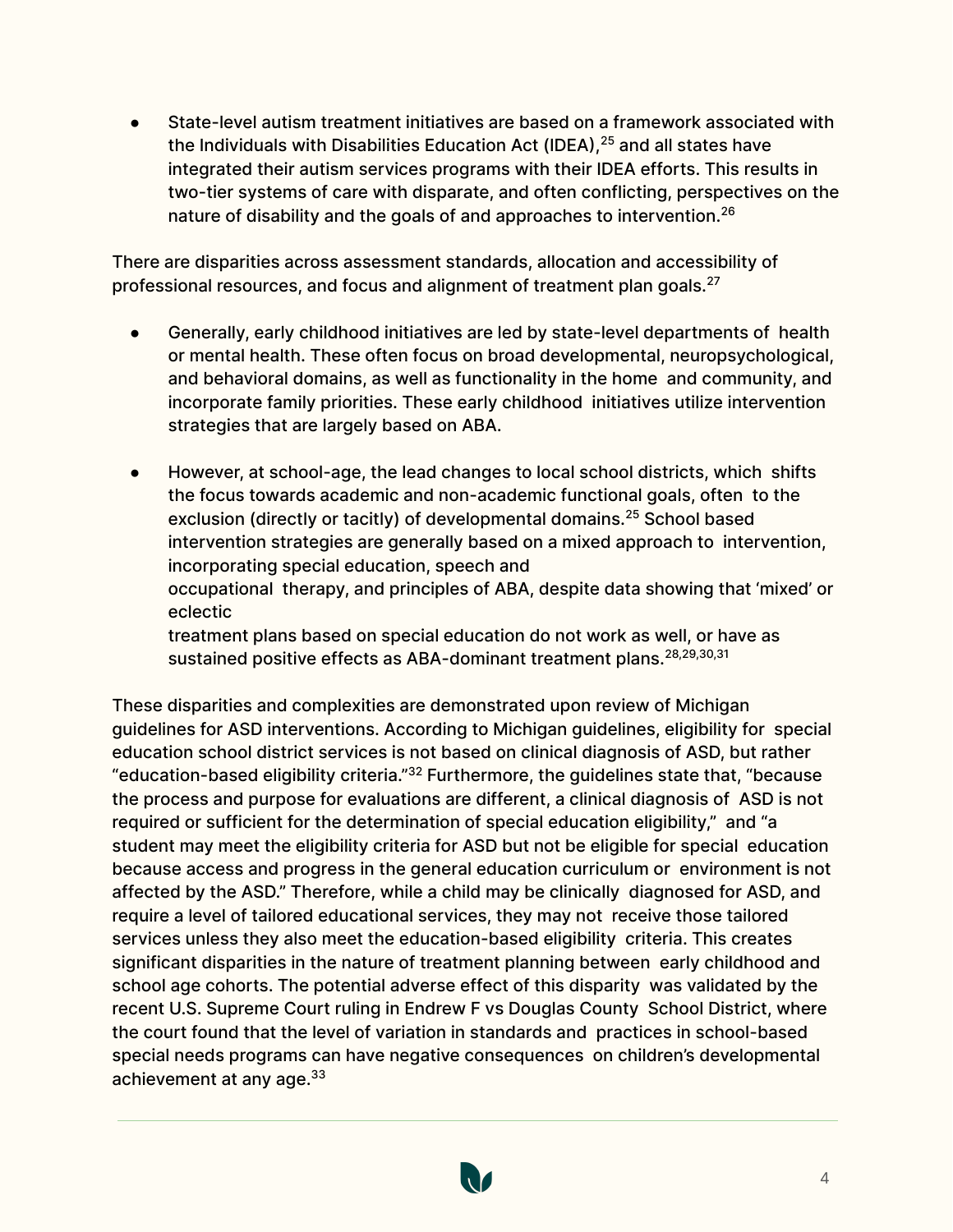Such variances increase the risk of preventable persistence of disability and subsequent need for special services and supports, not just in childhood but throughout the lifespan of an individual with ASD. Under the current, non-harmonized, and uncoordinated approach, there is little understanding of the distribution of quality as defined by service intensity and expected outcomes. Such variability impedes progress on societal goals to reduce the burden of ASD-related disability on individuals or society.

With this as the backdrop, it is imperative that we take a more whole person, collaborative, and organized approach to the goals, benefits, and value created by our systems of care. Policies and clinical operations must be developed, designed, and supported by a set of measures to serve as standardized indicators, and benchmarks for performance and continuous quality improvement to help individuals with ASD achieve optimal outcomes and goals.

## **IT'S TIME TO TAKE "TRIPLE AIM" AT AUTISM.**

A clinically-integrated approach—which encompasses mental, social, and physical health—is ideal to establishing standards and best practices to achieve goals to reduce the burden of ASD-related disability on individuals, their families, and communities, while reducing costs and improving the quality of care and quality of life for all individuals with ASD and their families. As an established and validated framework for optimizing performance of systems of care delivery, the Triple Aim is an established and ideal approach to developing standards and best practices to achieve these goals. $34$ As applied to ABA mandates, the Triple Aim would seek to:

#### **1. Improve the quality of, access to, and satisfaction with, ABA therapy for individuals with ASD.**

A core principle of the collaborative states that no single sector alone can achieve its goals. The diverse stakeholder and professional resource-communities supporting children with ASD and their families must invest in and support delivery systems and social infrastructure, which are consistent in their approach to the provision of ABA based therapy. As a condition, ASD is complex and cross-disciplinary, and benchmarks for ABA programs for persons with ASD should be developed with input from trans-disciplinary stakeholders, including those from healthcare, behavior analysis, education, developmental science, and other disciplines. Furthermore, children with ASD are best served by treatment using a shared decision-making model that balances best practices and expected outcomes with family aspirations, preferences, and values. Process and outcome measures based on the six Institute of Medicine (IOM) quality aims would allow for more uniform and consistent standards for program design, performance, and continuous improvement of our efforts to support every child with ASD equally.<sup>35</sup>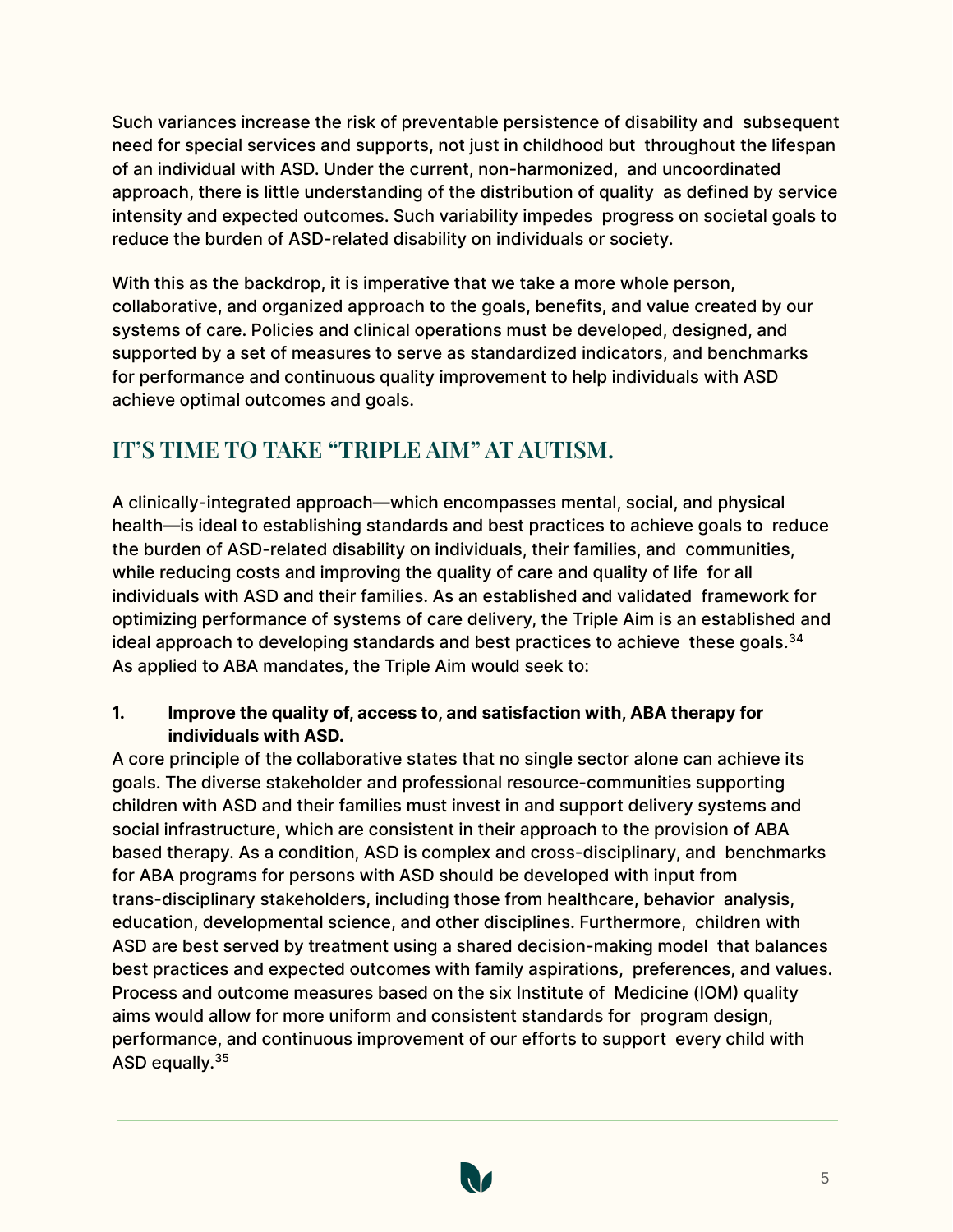#### **2. Improve quality of health across the ASD condition-community**

Early and equitable access to ABA-based therapy is critical to optimizing and improving outcomes for individuals with ASD. Under a population health perspective, the underlying focus of ASD treatment programs would shift from assuring that every eligible child receives some services to a broader view of the quality and outcomes expected from those services and the value they provide to the individual and to the community. For ABA in ASD, this would reduce the current variation in the quality of care, and ultimately the quality of life, of individuals with ASD and their families. It would also involve a critical assessment of whether existing disabilities' models are valid or appropriate for children with autism.<sup>36</sup>

Setting standards for wait times from diagnosis to access of intensive behavioral intervention and considering what factors should be taken into account for developing a treatment plan, could generate more dependence-free life years until age  $65$ ; $37$  ABA could also be used to improve medication compliance in children with comorbid conditions.<sup>38</sup>

#### **3. Lower per-capita costs for ASD across the lifespan.**

Looking beyond disability to consider the whole child provides children with ASD the opportunity to have the best developmental experience possible, and to acquire the skills to live independently and succeed in the world on their own terms. The lifetime per capita incremental societal cost of autism has been estimated between \$2.4 and \$3.2 million; persons with ASD cost between \$200,000-\$300,000 more in educational services and supports between kindergarten and until age 18, and millions more in social, economic, and housing supports between 18 and 65 years of age.<sup>39,40,41</sup> Children with ASD use more health care resources as determined by emergency department and outpatient visits, and incur costs  $4-6$  times higher than children without ASD. $42,43$  Adults with ASD spend twice as much in direct medical costs as the typical American over their lifetimes.<sup>41</sup>

However, the costs of ASD go far beyond the need for health care and special educational services. The true cost is the loss of opportunity for a person with ASD to be a productive, contributing member of the community, and be able to pursue their interests, relationships, goals, and dreams. Unemployment rates for adults with ASD have ranged between 30 percent and 88 percent (depending on level of intellectual disability), far above those for other developmental disabilities.<sup>44</sup> Only about 17 percent of young adults on the spectrum of ages 21 to 25 have ever lived independently; half that of those with an intellectual disability. $45$  It is not only the person with ASD who is effected, parents of children with ASD are also more likely to be unemployed or underemployed and remain deeply involved in their children's lives far into adulthood, disrupting their own lives.<sup>46</sup>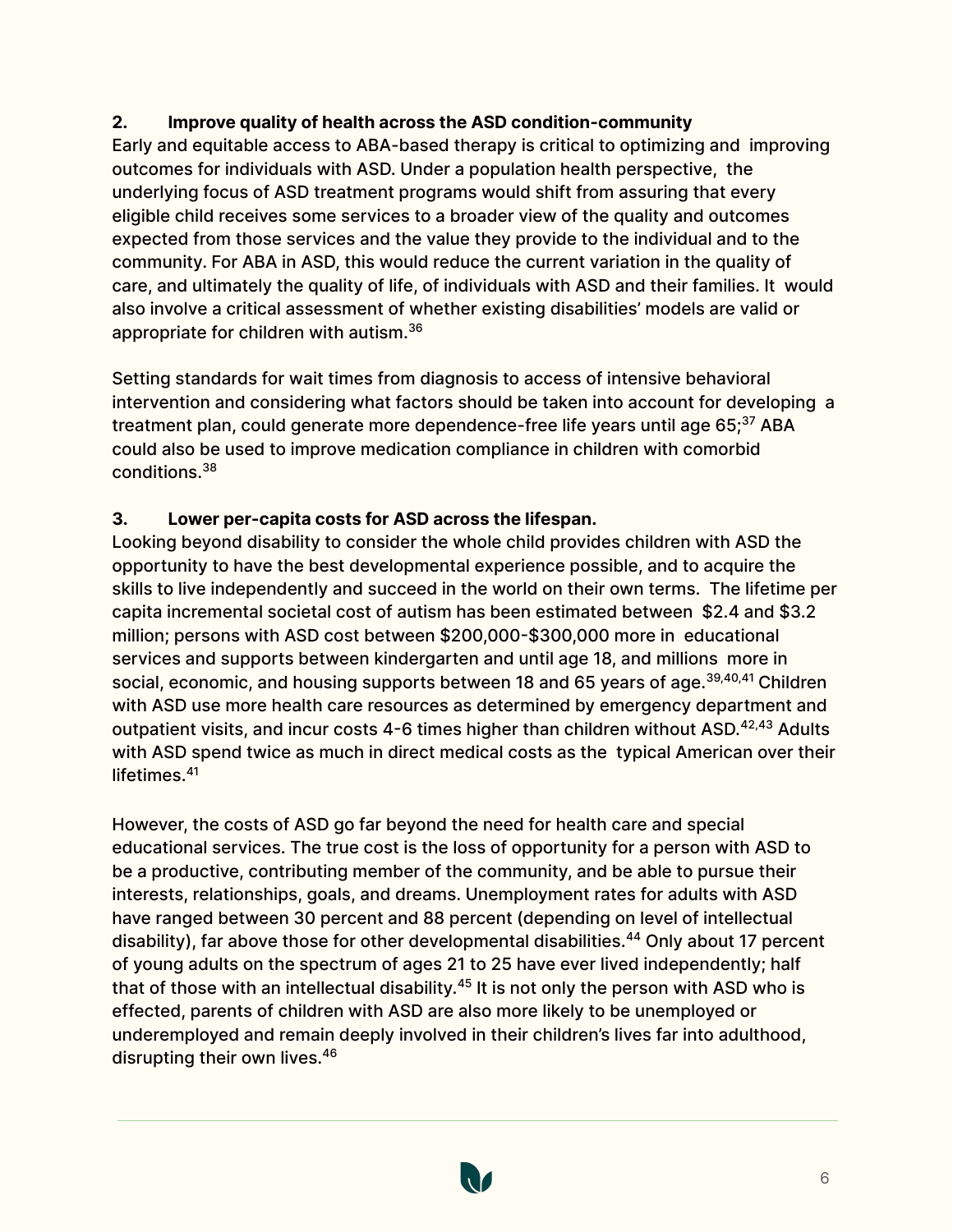Achieving integrated care goals for ASD will require reconsideration of the economic model for public investments in children. The traditional funding siloes of health, education, and social services should not, and no longer can, be treated in isolation; health investments in childhood have benefits that accrue to education and social services throughout the lifespan.

This speaks to the need for a "whole child" economic model which breaks down the current funding siloes and acknowledges the "total cost of childhood." The "whole child" economic model would integrate the societal costs (health, education, and social services) of ASD from birth to age 18 into the value equation of the lifelong benefit and value that can be derived from investment in intensive treatment services.

In an evaluation of the downstream effect of investment in ABA-based early intensive behavioral intervention (EIBI) before school entry on the subsequent cost of special education and adult developmental disability services, the savings (in 1998 dollars) associated with early intervention with ABA-based treatment ranged from \$187,000 \$203,000 in education costs per child for ages 3-22 years. Additionally, savings in per person costs ranged from \$656,000 - \$1,082,000 for social services, housing and vocational support services, special payments, and health care costs associated with persistent disability until 55 years of age.<sup>47</sup>

A subsequent study demonstrated that an average of 3 years of ABA-based EIBI before school entry would save \$208,500 per child across 18 years of education, even accounting for varying rates of ABA effectiveness.<sup>48</sup> Access to ASD services has also been shown to significantly reduce the risk that parents of children with ASD will stop working.49

Therefore, it is imperative to improve and enhance rapid post-diagnosis access to ABA-based therapies across the country in addition to ensuring a more consistent approach to coverage standards across localities and payers.

## **PROMOTING SUSTAINABILITY AND OUTCOMES**

Population-level frameworks for ASD must also consider the sustainability of ABA service operations which require high levels of staffing and care coordination to achieve optimal outcomes, as well as the measures of value associated with ABA related outcomes. This could be achieved by enhancing fee-for-service (FFS) with merit-based incentive payments; a fee adjustment for complex or high-acuity clients; shared savings or payment associated with socially valid measures of quality or other forms of defined value (such as kindergarten readiness, reduced need for special service and supports in school, independent living.

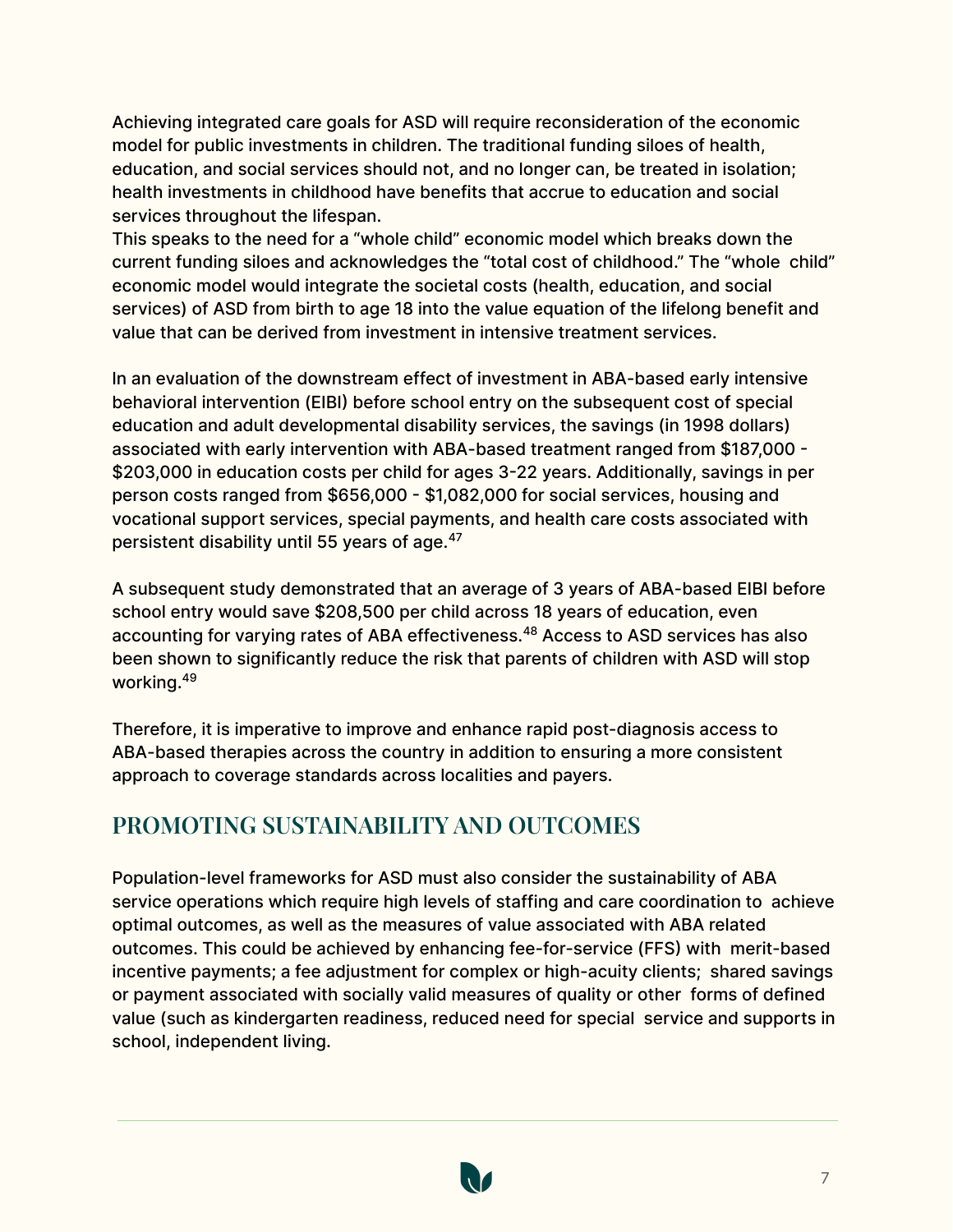## **SUMMARY**

Comprehensive interventions based on principles of ABA have the capacity to offer all children with ASD the opportunity to: have the best developmental experience possible; acquire the skills to succeed in the world on their own terms; and pursue their interests, goals and dreams.

In order to improve the current delivery of services and supports available to those with ASD, stakeholders should harmonize their practices and build consistency in policies and program design to evolve the quality of care delivered and enhance the potential for better health and development of children with ASD and their families. This can be achieved by developing a consensus on policies and standards related to timely access to care, treatment planning, intensity and continuity of care, and shared decision making and collaboration between the health and education systems responsible for supporting children with ASD-related disabilities. These will reduce variation, improve the quality of care for persons with ASD, and reduce the economic burden of ASD-related disability across the lifespan.

###

(c)2019 Union In Action, Inc. Reprinted with permission.

Union in Action [\(www.unioninaction.org\)](http://www.unioninaction.org/) is a 501(c)(3 public charity whose mission is to support the productive evolution of healthcare and the capacity of our systems of care to improve the quality of health of individuals and communities using the principles of integration, collaboration, and orchestration.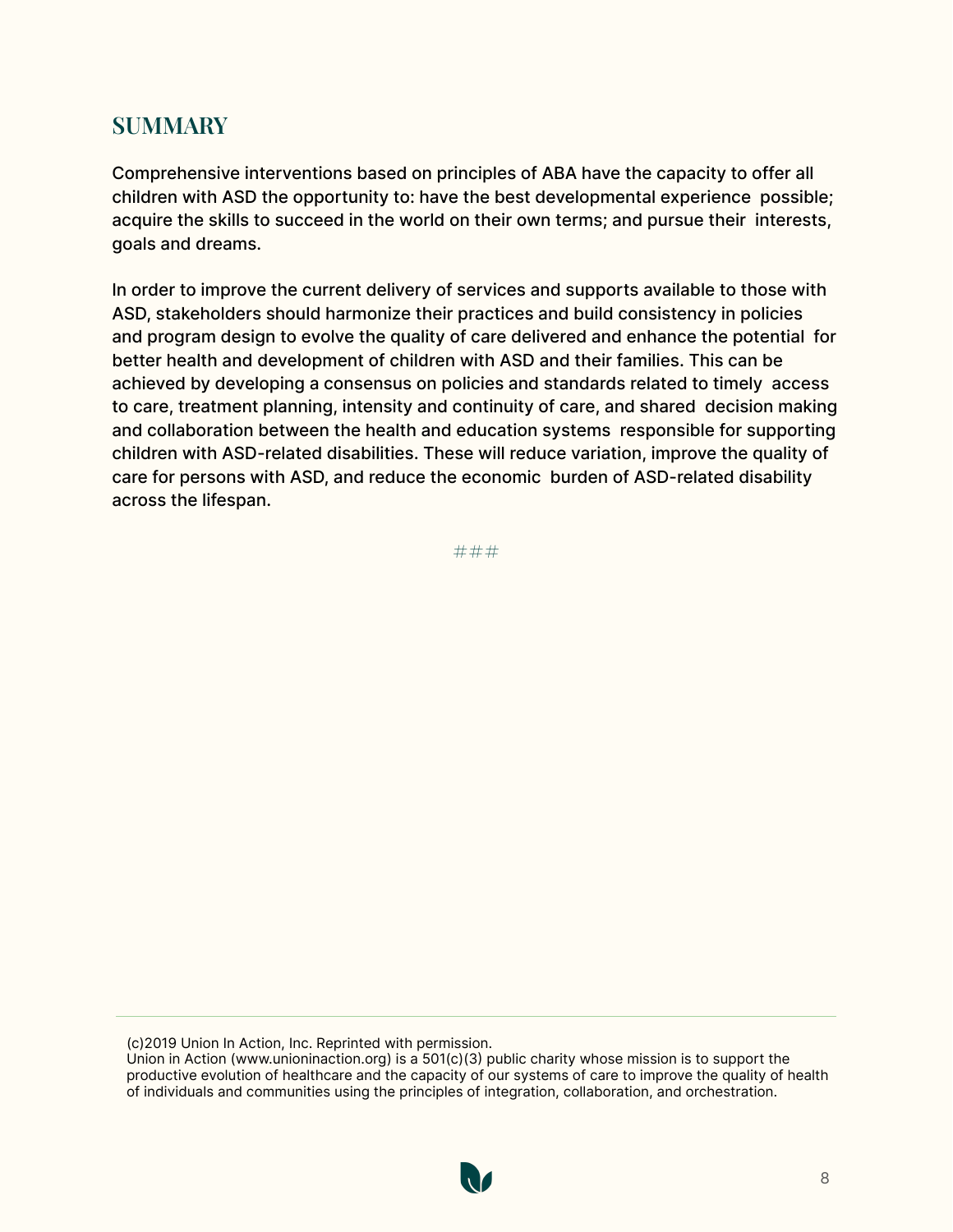## **Endnotes**

<sup>1</sup> State Initiatives. Autism Speaks website https://www.autismspeaks.org/state-initiatives Accessed Sept 20, 2017

<sup>2</sup> K.G. et al v. Florida Agency for Health Care Administration. Case No. 11-20684-CIV- Lenard/O'Sullivan, United States District Court for the Southern District of Florida, March 26, 2012

 $3$  J. Ader, C.J. Stille, D. Keller, et al. The medical home and integrated behavioral health: Advancing the policy agenda

Pediatrics, 135 (2015), pp. 909-917

<sup>4</sup> Fisher, WW., Piazza, CC, & Roane, HS. (2011). Handbook of applied behavior analysis. New York: Guilford Press.

<sup>5</sup> Edevik S., Hastings R. P., Hughes J. C., et al. Cross S. Meta-analysis of early intensive behavioral intervention for children with autism. Journal of Clinical Child & Adolescent Psychology; 2009; 38: 439-450.

 $6$  Granpeesheh D., Dixon D. R., Tarbox J., Kaplan A. M., Wilke A. E. The effects of age and treatment intensity on behavioral intervention outcomes for children with autism spectrum disorders. Research in Autism Spectrum Disorders; 2009; 3: 1014-1022.

 $<sup>7</sup>$  Howlin P., Magiati I., Charman T. Systematic review of early intensive behavioral interventions for</sup> children with autism. American Journal on Intellectual and Developmental Disabilities. 2009; 114: 23-41 <sup>8</sup> Reichow B. Overview of meta-analyses on early intensive behavioral intervention for young children with autism spectrum disorders. Journal of Autism and Developmental Disorders 2012; 42: 512-520. <sup>9</sup> Clinical Report: Management of Children with Autism Spectrum Disorders. Pediatrics.

2007;120(5):1162-1182. Reaffirmed August 2014

<sup>10</sup> Roane HS, Ringdahl, JL, Falcomata TS, eds. Clinical and Organizational Applications of Applied Behavior Analysis. Academic Press, San Diego, 2015

<sup>11</sup> Behavior Analyst Certification Board website https://bacb.com Accessed Sept 20,2017<sup>12</sup> Maglione MA, Gans D, Das L, et al. Nonmedical interventions for children with ASD: recommended guidelines and further research needs. Pediatrics 2012; 130 Suppl 2:S169.

<sup>13</sup> Applied behavior analysis treatment of autism spectrum disorder: Practice quidelines for healthcare funders and managers (2nd ed.). Behavior Analyst Certification Board website http://bacb.com/wp content/uploads/2015/07/ABA\_Guidelines\_for\_ASD.pdf Accessed Sept 20, 2017<sup>14</sup> National Autism Center. Findings and conclusions: National standards project, phase 2. 2015. Randolph, MA

<sup>15</sup> Harrington JW Allen K. The Clinician's Guide to Autism Pediatrics in Review 2014; 35: 62-78<sup>16</sup> Reichow B, Barton EE, Boyd BA, Hume K. Early intensive behavioral intervention (EIBI) for young children with autism spectrum disorders (ASD. Cochrane Database Syst Rev 2012;10. <sup>17</sup>Satcher, D. 1999. Mental health: A report of the surgeon general. U.S. Public Health Service. Bethesda, MD.

 $18$  Linstead E, Dixon DR, French R, et al. Intensity and Learning Outcomes in the Treatment of Children With Autism Spectrum Disorder Behavior Modification. 2016; 41 (2):229 - 252

 $19$  Autism and insurance coverage: state laws. National Conference of State Legislatures website http://www.ncsl.org/research/health/autism-and-insurance-coverage-state-laws.aspx#2 updated 12/28/2015 Accessed Sept 20, 2017

 $20$  Fifield J. Coverage for Autism Treatment Varies by State. Stateline. The Pew Charitable Trusts February 19, 2016<http://www.pewtrusts.org/en/research-andanalysis/blogs/stateline/2016/02/19/> coverage-for-autism-treatment-varies-by-state. Accessed Sept 20, 2017

<sup>21</sup> Mandell DS, Barry CL, Marcus SC, Xie M, Shea K, Mullan K, Epstein AJ. Effects of Autism Spectrum Disorder Insurance Mandates on the Treated Prevalence of Autism Spectrum Disorder. JAMA Pediatr.2016;170(9):887-893.

 $22$  Zhang W, Baranek G. The Impact of Insurance Coverage Types on Access to and Utilization of Health Services for U.S. Children With Autism. Psychiatric Services 2016; 67: 908-011

 $^{23}$  A.F., et al. v. Providence Health Plan Case No. 3:13-cv-00776-SI United States District Court for The District Of Oregon 08/08/14

 $24$  Kruhly, M. Aid for Autism: How We Can Win Coverage for Mental Health. The Atlantic Monthly. July 27, 2012

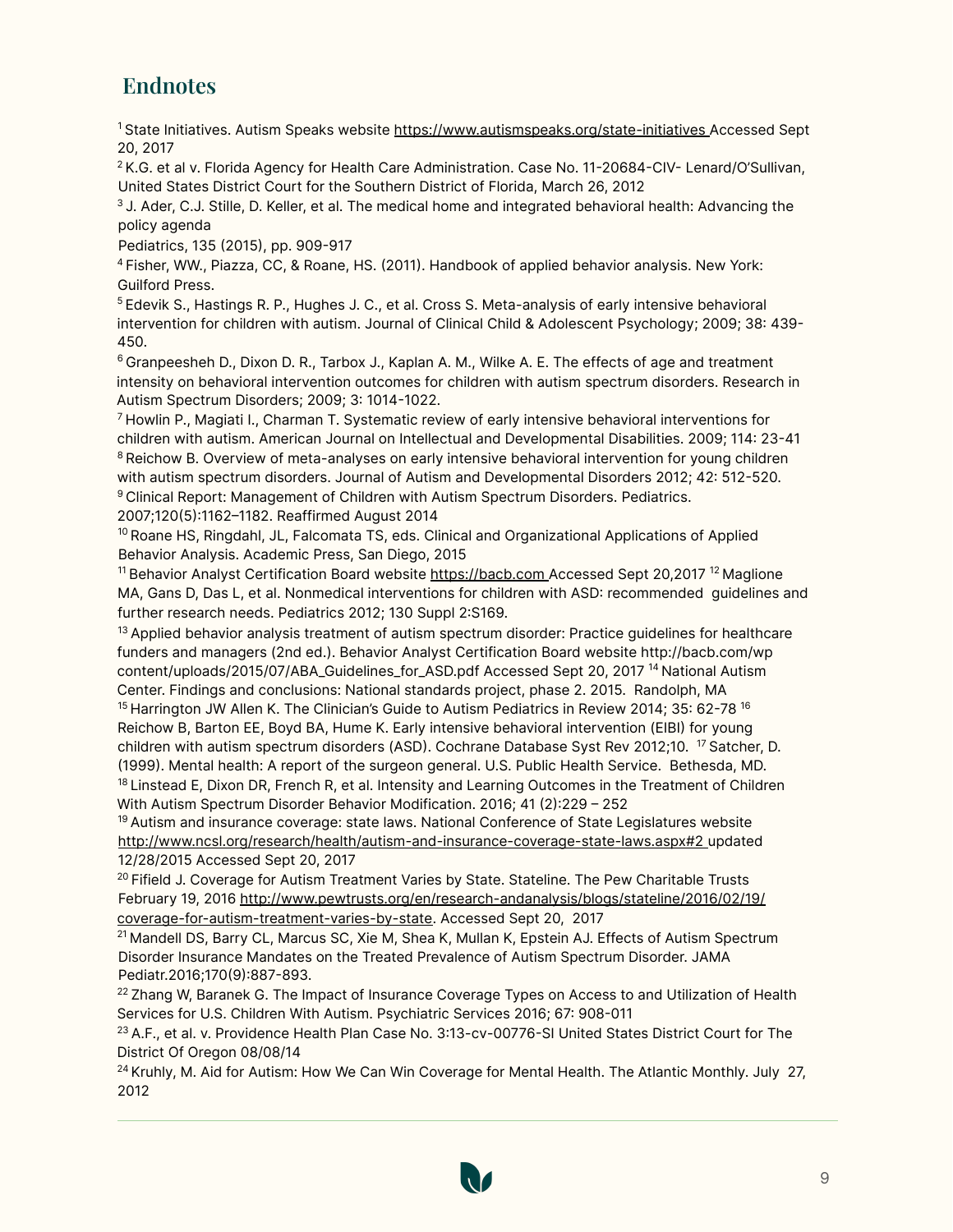## **Endnotes**

<sup>25</sup> United State Department of Education IDEA website. https://sites.ed.gov/idea/about-idea/ Accessed Sept 20, 2017

<sup>26</sup> Romanczyk RG, Callahan EH, Turner LB Cavalari RN. Efficacy of Behavioral Interventions for Young Children with Autism Spectrum Disorders: Public Policy, the Evidence Base, and Implementation Parameters. Rev J Autism Dev Disord (2014) 1:276-326

<sup>27</sup> Building Bridges: The Transition Process from Early Intervention to Early Childhood. Illinois State Board of Education website. February 2017. https://www.isbe.net/Documents/Building%20Bridges.pdf Accessed Sept 20, 2017

 $^{28}$  Eikeseth, S., Smith, T., Jahr, E., & Eldevik, S. Intensive behavioral treatment at school for 4- to 7-year old children with autism: A 1-year comparison controlled study. Behavior Modification, 2002; 49-68. <sup>29</sup> Eikeseth, S., Smith, T., Jahr, E., & Eldevik, S. Outcome for children with autism who began intensive behavioral treatment between ages 4 and 7: A comparison controlled study. Behavior Modification, 2007; 31: 264-278.

<sup>30</sup> Howard, J. S., Sparkman, C. R., Cohen, H. G., Green, G., & Stanislaw, H. A comparison of intensive behavior analytic and eclectic treatments for young children with autism. Research in Developmental Disabilities, 2005; 26: 359-383.

<sup>31</sup> Howard JS, Stanislaw H, Green G, Sparkman CR, Cohen HG. Comparison of behavior analytic and eclectic early interventions for young children with autism after three years. Res Dev Disabil. 2014; 35:3326-44.

<sup>32</sup> Education-Based Evaluation for Autism Spectrum Disorder State Of Michigan website. Sept 9. 2015. http://www.michigan.gov/documents/autism/Education-Based\_Evaluations\_for\_ASD\_512238\_7.pdf Accessed Sept 20, 2017

33 Endrew F vs Douglas County School District RE-1. Case No. 15-827. Supreme Court of the United States. March 22, 2017

34 Stiefel M, Nolan K. A Guide to Measuring the Triple Aim: Population Health, Experience of Care, and Per Capita Cost. IHI Innovation Series white paper. Cambridge, Massachusetts: Institute for Healthcare Improvement; 2012. (Available on www.IHI.org)

 $35$  Endrew F vs Douglas County School District RE-1. Case No. 15-827. Supreme Court of the United States. March 22, 2017

36 Salen, P. Chapter 3: Transitions of Care: Complications and Solutions Vignettes in Patient Safety - Volume 1 Ed. Firstenberg, MS, Ed. Stawicki SP Rijecka: Intech, 2017. 37-46. Print.

<sup>37</sup> Piccininni C, Bisnaire L, Penner M. Cost-effectiveness of Wait Time Reduction for Intensive Behavioral Intervention Services in Ontario, Canada. JAMA Pediatr. 2017;171(1):23-30.

<sup>38</sup> Epitropakis A, DiPeitro E. Medicational Compliance Protocol for Patients with Severe Intellectual and Behavioral Disabilities. J Ped Nursing 2015; 30:329-332

<sup>39</sup> Ganz ML. The Lifetime Distribution of the Incremental Societal Costs of Autism. Arch Pediatr Adolesc Med.2007;161(4):343-349.

<sup>40</sup> Buescher AV, Cidav Z, Knapp M, Mandell DS. Costs of autism spectrum disorders in the United Kingdom and the United States. JAMA Pediatr. 2014 Aug;168(8):721-8

41 Lavelle TA, Weinstein MC, Newhouse JP et al. Economic Burden of Childhood Autism Spectrum Disorders Pediatrics 2014; 133;3: e520-e529

 $42$  Cummings JR, Lynch FL, Rust KC et al, Health Services Utilization Among Children With and Without Autism Spectrum Disorders. J Autism Dev Disord. 2016 Mar;46(3):910-20.

<sup>43</sup> Lin, JD. Medical Care Burden of Children with Autism Spectrum Disorders. Rev J Autism Dev Disord 2014; 1: 242.

44 Roux AM, Rast JE, Anderson KA, et al. National Autism Indicators Report: Vocational Rehabilitation 2016 Life Course Outcomes Research Program, A.J. Drexel Autism Institute, Drexel University, Philadelphia PA 45 Anderson KA, Shattuck, PT, Cooper BP, et al. Prevalence and correlates of postsecondary residential status among young adults with an autism spectrum disorder. Autism 2014; 18 (5): 562-570

46 Cidav Z, Marcus SC, Mandell DS. Implications of Childhood Autism for Parental Employment and Earnings. Pediatrics. 2012;129(4):617-623.